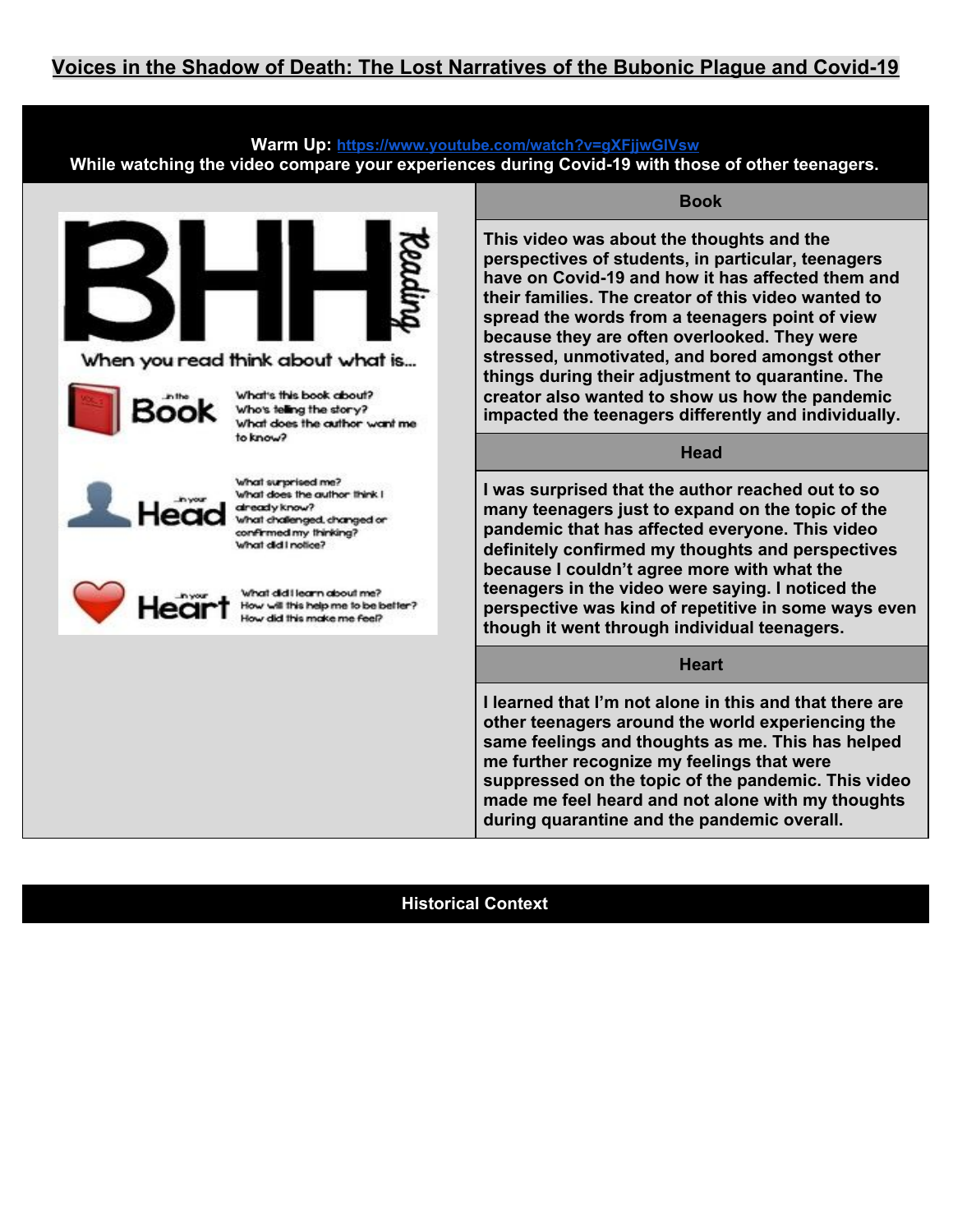**The Bubonic Plague or "Black Death" came out of the eastern Mediterranean along shipping routes, reaching Italy in the spring of 1348. By the time the epidemic was abating in 1351, between 25% and 50% of Europe's population had died. The epidemic is believed to have started in China and made its way west across Asia to the Black Sea. One theory is that it entered Europe when a group of Tartars used catapults to hurl the dead bodies of infected soldiers over the walls of a Genoian trading outpost that was under siege. Because people had no defense against the disease and no understanding of how it spread, it brought panic as well as illness and death. Lepers, as well as Jews and other ethnic and religious minorities, were accused of spreading the plague and thousands of people were executed.**



**Directions:** You will analyze documents about the Black Death and the modern Covid-19 pandemic and analyze the following questions:

- Summarize the sources and their events taking place in the documents. (what's happening)
- Who is controlling the narrative? (what do we know about hem, poor, religious, gender)
- Who's voice(s) are not being represented or heard? (who's controlling what's being said/narrative)(had kings and queens, no presidents or congress, on individual in charge)6
- What misinformation/rumors not grounded in scientific thought are traveling alongside the spread of the pandemics?

## **Document#1**

The author of this account, Henrich Truchess von Diessenhofen, was a canon of Constance who had been a chaplain of Pope John XXII (d.1334.)

"The Persecution of the Jews began in November 1348, and the first outbreak in Germany was at Sölden, where all the Jews were burnt on the strength of a rumor that they had poisoned wells and rivers, as was afterwards confirmed by their own confessions and also by the confessions of Chrstians whom they had corrupted and who had been induced by the Jews to carry out the deed. And some of the Jews who were newly baptised said the same. Some of them remained in the faith but some others relapsed, and when these were placed upon the wheel they confessed that they had themselves sprinkled poison or poisoned rivers. And thus no doubt remained of their deceitfulness which had now been revealed. Within the revolution of one year, that is from All Saints 1348 until Michaelmas 1349 all the Jews between Cologne and Austria were burnt and killed for this crime, young men and maidens and the old along with the rest. And blessed be God who confounded the ungodly who were plotting the extinction of his church, not realising that it is founded on a sure rock and who, in trying to overturn it, crushed themselves to death and were *damned for ever."*

"The Persecutions of the Jews", Heinrich Truchsess, (ed) Rosemary Horrox, *The Black Death, p. 208.*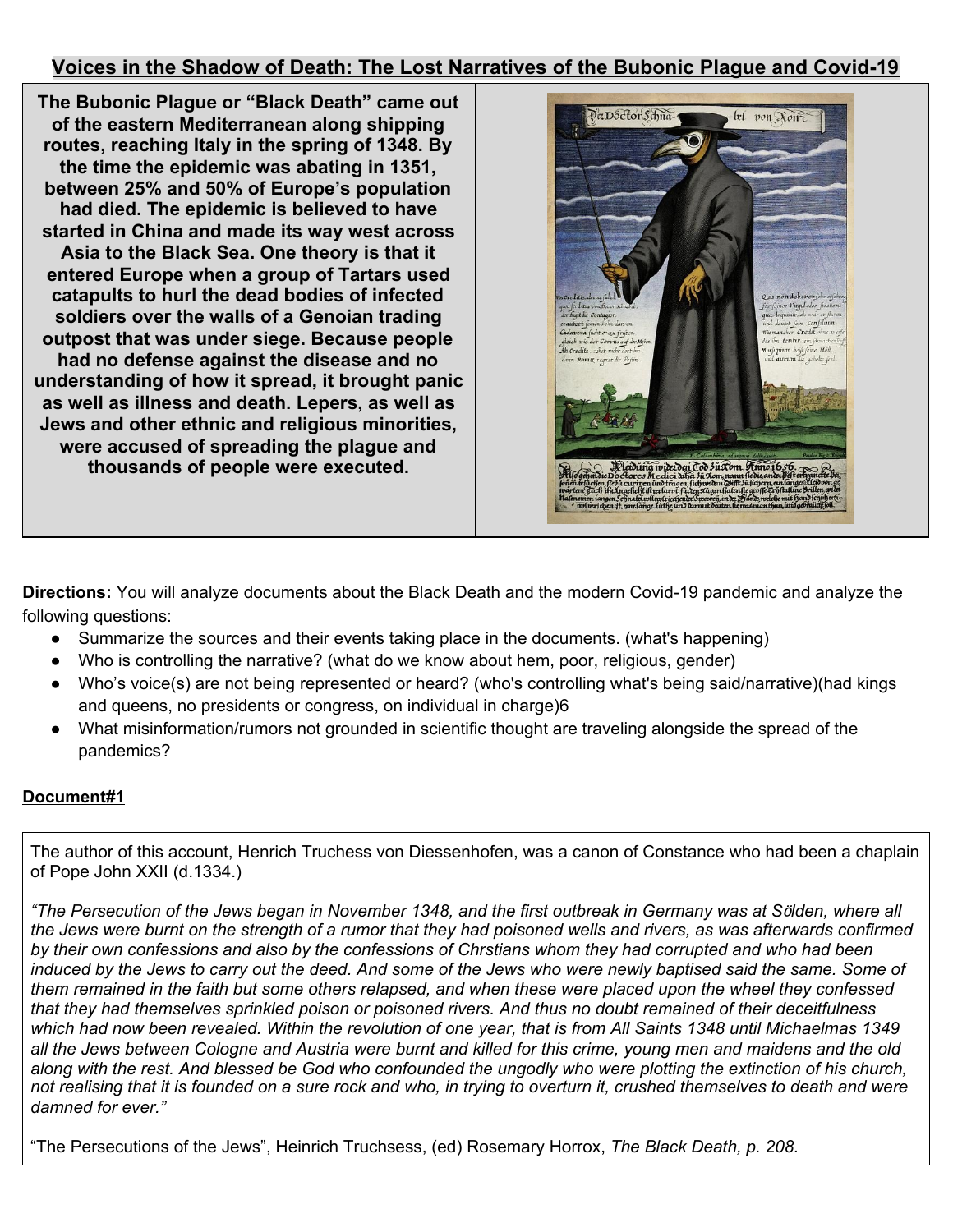**Summary:**

In this document, the narrative was told from the point of view of Heinrich Truchsess von Diessenhofen on the topic of the Bubonic Plague in the 1300s. The persecutions of the Jews began in November 1348 following the first outbreak in Germany at Sӧlden. From his point of view, the Jews from Germany had brought the plague and spread it amongst them and as a result, they began killing the Jews and torturing them into saying what they want and confessing to poisoning their water sources. With the torturing, they were forced to confess while also having Christians in the area confess to being corrupted by Jews and carrying out the deed.

| Who is controlling the narrative?                                                                                                                                                                                                                                                                                                                                                                                                                                                                                                                             | Who's voice(s) are not being<br>represented or heard?                                                                                                                                                                                                                                                                                                                                                                                                                                        | What misinformation/rumors not<br>grounded in scientific thought are<br>traveling alongside the spread of<br>the pandemics?                                                                                                                                                                                                                                                                                                                                                                                                                                                                                                                                                       |
|---------------------------------------------------------------------------------------------------------------------------------------------------------------------------------------------------------------------------------------------------------------------------------------------------------------------------------------------------------------------------------------------------------------------------------------------------------------------------------------------------------------------------------------------------------------|----------------------------------------------------------------------------------------------------------------------------------------------------------------------------------------------------------------------------------------------------------------------------------------------------------------------------------------------------------------------------------------------------------------------------------------------------------------------------------------------|-----------------------------------------------------------------------------------------------------------------------------------------------------------------------------------------------------------------------------------------------------------------------------------------------------------------------------------------------------------------------------------------------------------------------------------------------------------------------------------------------------------------------------------------------------------------------------------------------------------------------------------------------------------------------------------|
| <b>Response: The person controlling</b><br>this narrative is a wealthy man of<br>power named Heinrich Truchess<br>von Diessenhofen in the 1300s<br>that is evidently biased and has<br>based his perspective on the<br>matter on his religious beliefs.<br>Christians who are said to have<br>been corrupted by the Jews made<br>confessions supporting the claim.<br>Jews were killed and burned for<br>the crime and they related it back<br>to God saying they died and were<br>damned forever as they were<br>"plotting the extinction of his<br>church". | <b>Response: The perspectives of the</b><br>Jews themselves are not being<br>heard which is horrible since they<br>were killed and tortured after being<br>accused of bringing the Bubonic<br>Plague from Germany. At the time,<br>Jews amongst other<br>ethnic/religious minorities were<br>under people like Heinrich<br>Truchess von Diessenhofen so<br>they were most likely poor and<br>their voices were left unheard and<br>ignored leading to thousands of<br>people being executed. | Response: With the black death,<br>they solely based the spread on<br>Jews although when researching,<br>it can be found that it was just<br>transported by a bacterium,<br>insects, and rodents. This was<br>simply because back then they<br>were severely ethnocentric and<br>discriminatory because they had<br>misrepresentation of reality that<br>often was reflected from their<br>religious perspectives and beliefs.<br>It is also related to the Covid-19<br>pandemic because on the topic of<br>youth in the pandemic, it's often<br>said that children below a certain<br>age don't need to wear mask<br>because it won't affect them when<br>in fact, that's false. |

## **Document#2**

Andre Benezeit, burgess of Narbonne and deputy of Aymer, Vicomte of Narbonne, to the jurés of Gerona.

"We have received your letters in which, as prudent men wishing to avoid future danger, you asked us to inform you by letter about the mortality of people which God has allowed to start Romania and which which has reached the region around Avignon, Narbonne and Carcassonne, whether or not it has been caused by potions or poisons placed in various placed by many people, if people have been arrested for this and have confessed: if they were subsequently punished and if so, how: and at whose instigation these things are said to have been done. Concerning these matters we now inform you that in Narbonne Carcassonne. Grasse and the places roundabout there has been throughout Lent, and still is, such a great mortality that the common opinion is that it has killed a quarter of the inhabitants. And by the scent of the said potion or poison many beggars and mendicants of the various countries were found and arrested for the crime in Narbonne and elsewhere, carrying (as they said and it appeared) powdered substances which they were putting into rivers, houses, churches, and foodstuffs to kill people. They are sticking to their confessions, admitting that they were given the potions in various places by people whose identities and names they say they do not know. But since they were given money to scatter the deadly potions, the most likely explanation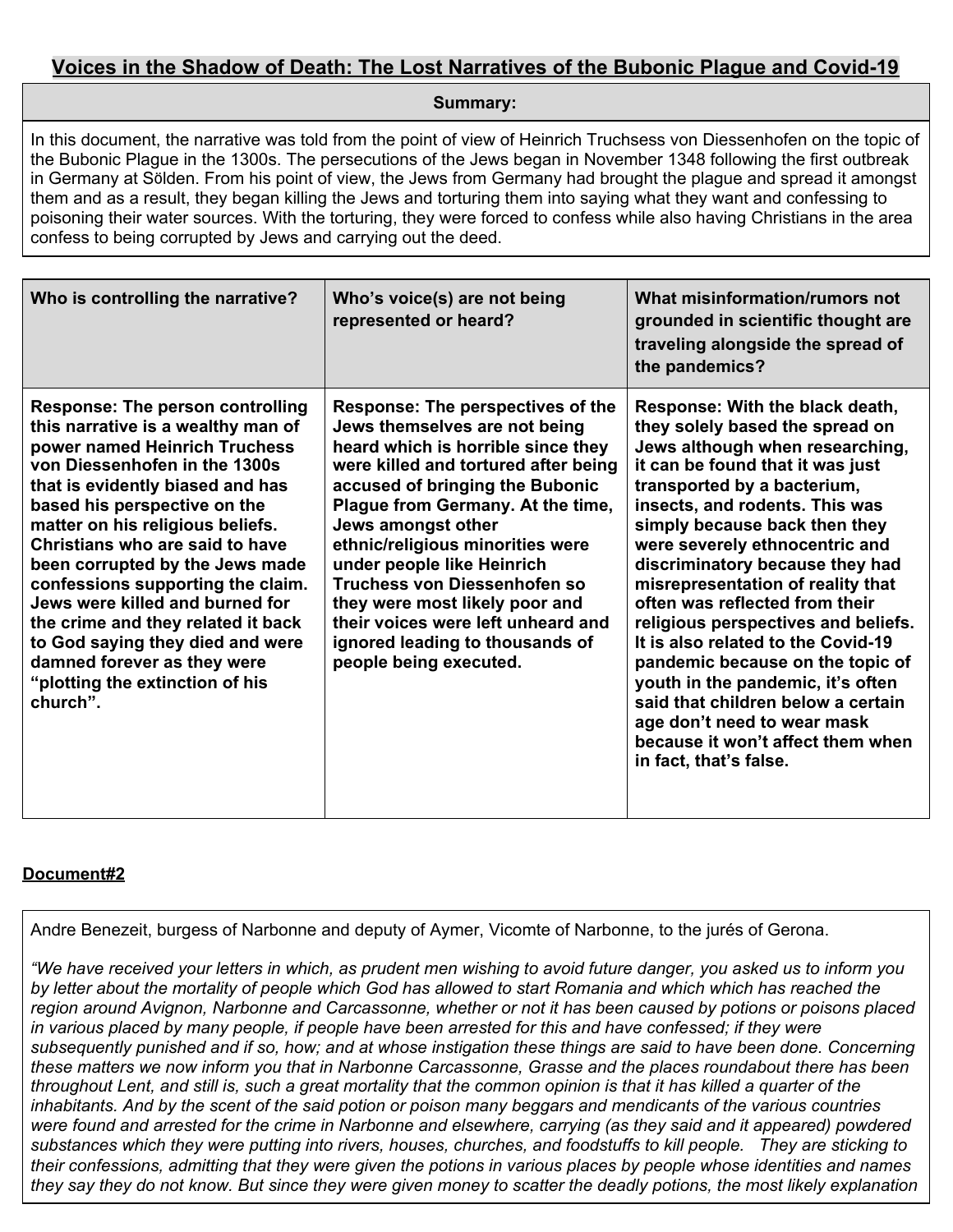is that these things were done on behalf of the enemies of France, although it is still not possible to be absolutely sure. Anyway, those who confessed in Narbonne were torn by red hot pincers, disembowell, their hands cut off, and then burnt. Justice was done on four in Narbonne, five in Carcassonne, two in Grasse, and many others have been *arrested for the same offence."*

"Accusations of Well=Poisoning Against the Poor; Narbonne 17 April 1348", Jaime Villanueva, (ed) Rosemary Horrox, *The Black Death, pp. 222-23.*

## **Summary:**

In this document, the narrative was told from the point of view of Andre Benezeit, a burgess of Narbonne, France who was giving a sort of report after being asked to inform people by letter about the mortality of people in the Narbonne region. This letter continues to relate to the Bubonic plague in April of 1348 in which beggars and medicants were accused of poisoning/putting potions in local wells and rivers leading to them confessing to their eventual arrest, disembowelment, torture, and killing for their offense.

| Who is controlling the narrative?                                                                                                                                                                                                                                                                                                                                                                                                                                                                                                                                                                                                                                                                                                                                                                                                                                                                 | Who's voice(s) are not being<br>represented or heard?                                                                                                                                                                                                                                                                                                                                                                                                                                                                              | What misinformation/rumors not<br>grounded in scientific thought are<br>traveling alongside the spread of<br>the pandemics?                                                                                                                                                                                                                                                                                                                                                                                                                                                                                                                                                                                                                                                                                                   |
|---------------------------------------------------------------------------------------------------------------------------------------------------------------------------------------------------------------------------------------------------------------------------------------------------------------------------------------------------------------------------------------------------------------------------------------------------------------------------------------------------------------------------------------------------------------------------------------------------------------------------------------------------------------------------------------------------------------------------------------------------------------------------------------------------------------------------------------------------------------------------------------------------|------------------------------------------------------------------------------------------------------------------------------------------------------------------------------------------------------------------------------------------------------------------------------------------------------------------------------------------------------------------------------------------------------------------------------------------------------------------------------------------------------------------------------------|-------------------------------------------------------------------------------------------------------------------------------------------------------------------------------------------------------------------------------------------------------------------------------------------------------------------------------------------------------------------------------------------------------------------------------------------------------------------------------------------------------------------------------------------------------------------------------------------------------------------------------------------------------------------------------------------------------------------------------------------------------------------------------------------------------------------------------|
| Response: The person controlling<br>this narrative is a man named<br>Andre Benezeit, a burgess of<br>Narbonne and deputy of Aymer.<br>He had been writing the letter to<br>inform people who wanted to<br>avoid danger in their area about<br>the killings of the Jews in<br>Narbonne. In this letter, he stated<br>beggars and mendicants or the<br>poor, in various countries, were<br>said to be carrying "powdered<br>substances" that they put into<br>rivers, houses, churches, and<br>foods to kill people. Benezeit also<br>covered the fact that they were<br>paid to do the deed so he<br>concluded the explanation of the<br>diseases being brought on the half<br>of France's enemies although it<br>was never proven. His letter wasn't<br>very biased since he was stating<br>the events from his prior<br>knowledge of the matter although<br>he called their mortality "justice". | Response: Once again, the side of<br>the oppressed which in this<br>situation, the poor, are not being<br>heard unless it was their<br>confessions. Their perspectives<br>are not being heard nor are they<br>able to tell the truth because no<br>one there would believe them so<br>they had to confess to escape the<br>torture. Since they were poor, they<br>were the easiest to blame though<br>some stuck to their stories while<br>some confessed and others said<br>they had been given the poisons<br>by unknown people. | Response: When the beggars and<br>mendicants stated that they had<br>been given the poisons by<br>unknown people, the people in<br>France didn't take into account<br>that it may be true. Andre Benezeit<br>stated that the poor had said they<br>were given money and he had the<br>idea that it may have been on<br>behalf of the enemies of France<br>but I doubt it was investigated<br>because it didn't stop the brutal<br>torturing or killing of the poor. So,<br>it was never actually 100% sure<br>that the poor had actually spread<br>the poison but regardless they<br>suffered consequences. This<br>relates to the current pandemic<br>Covid-19 because all we knew was<br>that the virus had been brought<br>from Chinese people in China<br>although it came from China, the<br>virus originated from bats. |

#### **Document#3**

Geoffrey de Meaux was an astrologer who had been associated with the French court earlier in the fourteenth century. The astrological measurements iven in this treatise, however, relate to Oxford, which suggests that it was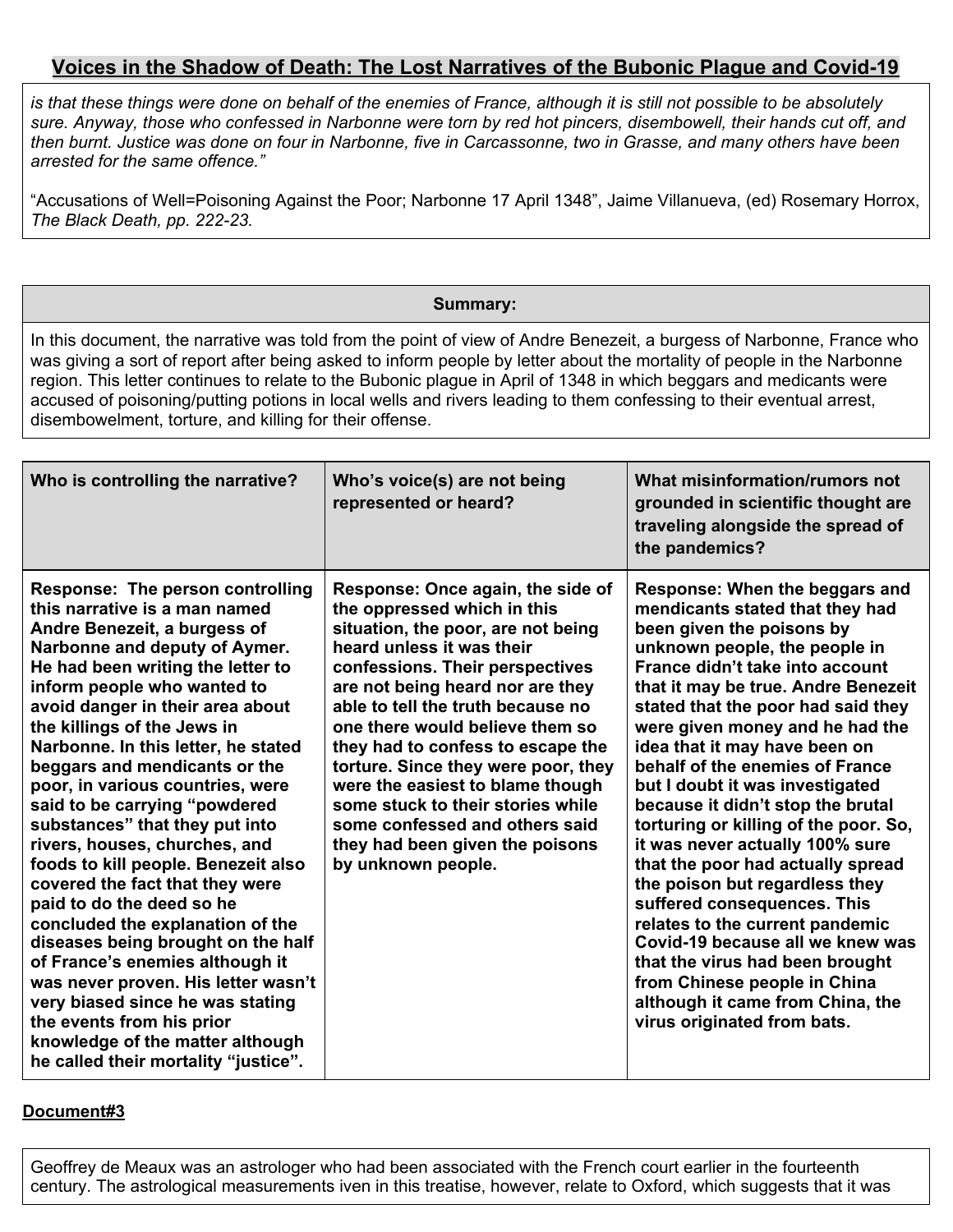composed (or at least rewritten) there. Unlike the three astrologers mentioned in 57 de Meaux wrote this commentary on the 1345 conjunctions after the outbreak of plague, and accordingly stresses the malign role of Saturn and Mars rather than the possible contribution of Jupiter.

"I have been asked by some of my friends to write something about the cause of this general pestilence, showing its natural cause, and why it affected so many countries, and why it affected some countries more than others, and why within those countries it affected some cities and towns more than others, and why in one town it affected on street, and even one house, more than another, and why it affected nobles and gentry less than other people, and how long it will last....Ptolemy in chapter 4 of the third book of his Qudripartitum cites Plato and Aristotle in support of the contention that God first created the heavens and the stars, and endowed them with the power to rule all earthly matters, and because of this it can be said everything which befalls us happens at the will of God; for it is God himself who moves the heavens and whatever is within them...Now that the basics have been discussed, you can consider the reasons for such a great mortality in so many countries, and how the illness came through the influence of the stars. Ptolemy in chapter 5 of the second part of the Quadripartitum says; the important things are the strengths and powers of the hour, the conjunctions and oppositions, eclipses of the sun and moon, and the places the planets cross *at that hour."*

"The Astrological Causes of the Plague", Geoggrey de Meaux, (ed) Rosemary Horrox, *The Black Death, pp. 167-172.*

### **Summary:**

In this document, the narrative was being told from the astrological point of view of a man named Geoffrey de Meaux in 1345 after the outbreak of the plague. This letter was written after he was asked by some of his friends to write something about the cause of the disease. He strongly believed that the role of Saturn and Mars played a big part in the spread of the plague along with the fact that he cited Ptolemy by Plato and Aristotle supporting his claim of God first creating the heavens and the stars, and giving them the ability to rule all earthly matters and how "the strengths and powers of the hour" are important and they relate to the plague causing a vast amount of mortality.

| Who is controlling the narrative?                                                                                                                                                                                                                                                                                                                                                                                                                                                                                                                                                                                                                                                                                        | Who's voice(s) are not being<br>represented or heard?                                                                                                                                                                                                                                                                                                   | What misinformation/rumors not<br>grounded in scientific thought are<br>traveling alongside the spread of<br>the pandemics?                                                                                                                                                                                                                                                                                                                                                                                                                                                                                                                                                                                |
|--------------------------------------------------------------------------------------------------------------------------------------------------------------------------------------------------------------------------------------------------------------------------------------------------------------------------------------------------------------------------------------------------------------------------------------------------------------------------------------------------------------------------------------------------------------------------------------------------------------------------------------------------------------------------------------------------------------------------|---------------------------------------------------------------------------------------------------------------------------------------------------------------------------------------------------------------------------------------------------------------------------------------------------------------------------------------------------------|------------------------------------------------------------------------------------------------------------------------------------------------------------------------------------------------------------------------------------------------------------------------------------------------------------------------------------------------------------------------------------------------------------------------------------------------------------------------------------------------------------------------------------------------------------------------------------------------------------------------------------------------------------------------------------------------------------|
| Response: In this document, the<br>narrative is being controlled by a<br>man who is an astrologer. Since<br>Geoffrey de Meaux was an<br>astrologer associated with the<br>French court, the narrative was<br>told from an astrological point of<br>view by offering astrological<br>causes of the plague as an<br>explanation for its spread amongst<br>many countries and some more<br>than others. He believed the role of<br>Saturn and Mars contributed to the<br>spread of the disease. This also<br>was biased by a religious point of<br>view in which de Meaux believed<br>everything that had happened,<br>happened at the will of God since<br>God created the heavens and the<br>stars that rule all "earthly | Response: In this document, no<br>one had been truly blamed but the<br>causes were shifted toward God<br>and planets resulting in the spread<br>of the plague and the mortality of<br>many. So, the voices not being<br>heard are those that were affected<br>by the virus nor are there any<br>point of view of the people the<br>plague has affected. | Response: Of course, the doings<br>of God and the planets and an<br>astrological point of view overall is<br>not necessarily proven by<br>anything but as an astrologer<br>that's controlling the narrative, it is<br>what he believes in and thus the<br>only valid explanation to him. So<br>the effect of the plague could have<br>been misinformation since it was<br>not grounded in scientific thought.<br>This relates to Covid-19 because<br>many believe that the pandemic<br>alongside other occurrences are<br>the doings of God while it's been<br>known that after a bat had<br>transferred the virus to a person in<br>China, they traveled to the United<br>States and it began its spread. |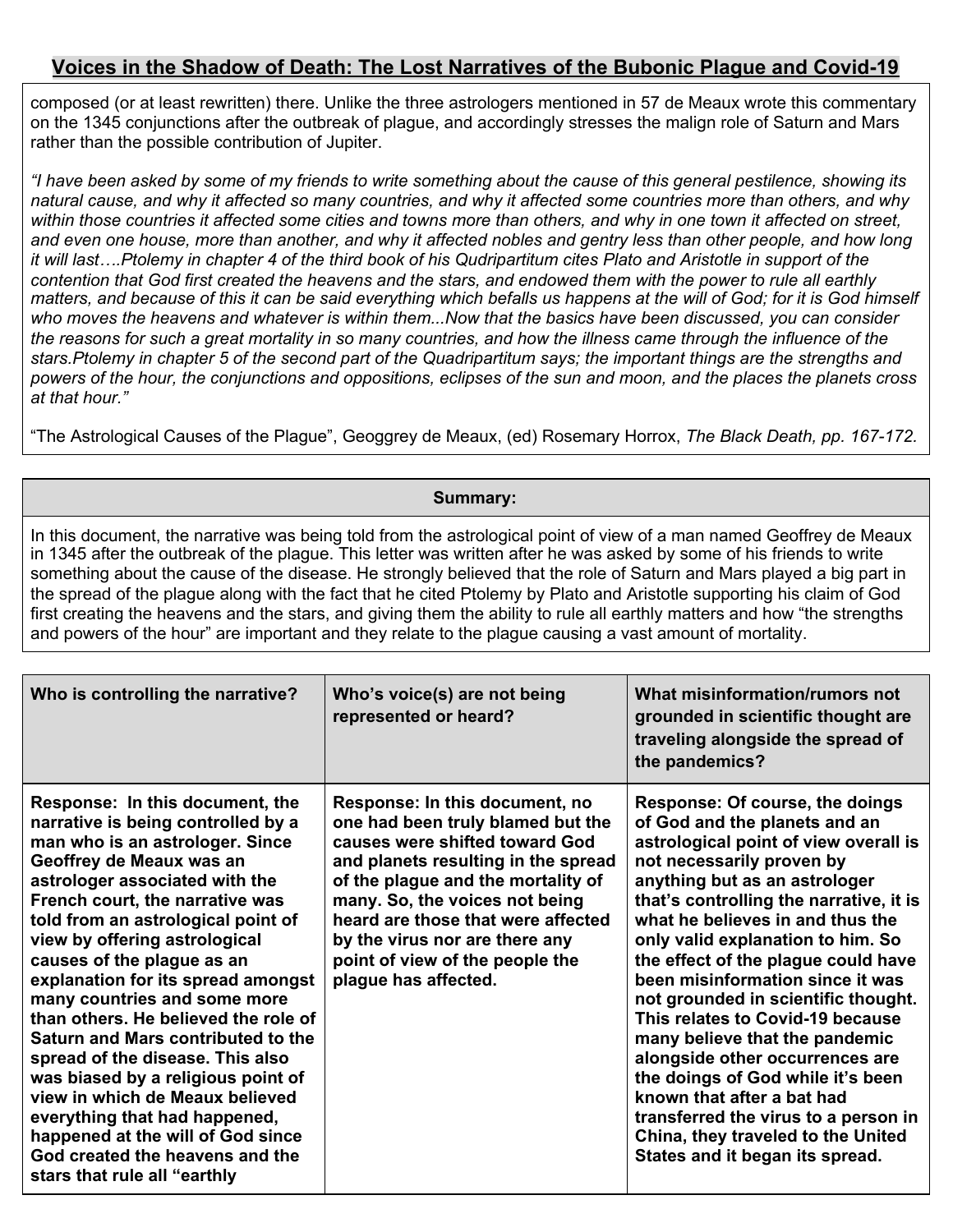**matters".**

#### **Document#4**

This and the following text come from the sermons preached by the Bishop of Rochester, Thomas Brinton, in 1375. Brinton, a Benedictine monk, was one of the great preachers of his day and was not afraid to berate his contemporaries...The extract is from a sermon preached on 21 January 1375. This was before the major outbreak of plague that year, but plague is one of the afflictions which Brinton lists as the due punishment for the sins of contemporaries.

"Let us look at what is happening now. We are not strong or fortunate in war. We are not stable in faith. We are not honourable in the eyes of the world - on the contrary, we are of all men the falsest, and in consequence are not loved by God. It is undoubtedly for that reason that there exists in the kingdom of England so marked a diminution of fruitfulness, so cruel a pestilence, so much injustice, so many illegitimate children - for there is on every side so much lehery and adultery that few men are contented with their own wives, but each man lusts after the wife of his neighbour, or keeps a stinking concubine in addition to his wife, however beautiful and honest she might be; *behaviour which merits a horrible and wretched death…"*

"The Sins of the English", Thomas Brinton, (ed) Rosemary Horrox, *The Black Death, pp. 137-143.*

#### **Summary:**

In this document, the narrative was being told from a religious point of view by a bishop named Thomas Brinton, in 1375 that preached sermons before the outbreak of plague that year. When preaching Brinton had mentioned that plague was on the list of punishment for all the sins committed by the English people including adultery. Brinton believed the horrible occurrences and the wrongdoings of the people would result in the wretched death of those who had sinned.

| Who is controlling the narrative?                                                                                                                                                                                                                                                                                                                                                                                                                                                                                                                                                                                                               | Who's voice(s) are not being<br>represented or heard?                                                                                                                                                                                                                                                                                                                                                                                                                       | What misinformation/rumors not<br>grounded in scientific thought are<br>traveling alongside the spread of<br>the pandemics?                                                                                                                                                                                                                                                                                                                                                                                                                                                                                                                           |
|-------------------------------------------------------------------------------------------------------------------------------------------------------------------------------------------------------------------------------------------------------------------------------------------------------------------------------------------------------------------------------------------------------------------------------------------------------------------------------------------------------------------------------------------------------------------------------------------------------------------------------------------------|-----------------------------------------------------------------------------------------------------------------------------------------------------------------------------------------------------------------------------------------------------------------------------------------------------------------------------------------------------------------------------------------------------------------------------------------------------------------------------|-------------------------------------------------------------------------------------------------------------------------------------------------------------------------------------------------------------------------------------------------------------------------------------------------------------------------------------------------------------------------------------------------------------------------------------------------------------------------------------------------------------------------------------------------------------------------------------------------------------------------------------------------------|
| <b>Response:</b><br>In this document the narrative is<br>being controlled by a bishop<br>named Thomas Briton from a<br>religious point of view. Brinton<br>described in this sermon that<br>plague would be a result and a<br>consequence to the English who<br>had sinned while also mentioning<br>how other unfortunate events<br>reflected the sins of those. So,<br>since the bishop was religious,<br>what was said by him in his<br>sermons was controlled by his<br>beliefs and he even gave examples<br>of events such as adultery,<br>injustice, and illegitimate children<br>that could lead to the ultimate<br>punishment, a plague. | <b>Response:</b><br>In this document, no one had been<br>truly blamed but the causes were<br>shifted toward God because he<br>was inflicting consequences on<br>the wrongdoings of the people by<br>creating a plague and killing those<br>who had sinned. So, the voices not<br>being heard are those that were<br>affected by the virus nor are there<br>any point of view of the people the<br>plague has affected and where<br>they may have contracted the<br>disease. | Response: Once again, the doings<br>of God can't be scientifically<br>proven and with a religious<br>perspective controlling the<br>narrative, it was what the bishop<br>believed in and it was the only<br>valid explanation for such a<br>horrible plague that would go on<br>to kill 25% to 50% of Europe's<br>population. So the effect of the<br>plague could have been<br>misinformation since it was not<br>grounded in scientific thought.<br>This relates to Covid-19 because<br>like the document above, many<br>believe that the pandemic<br>alongside other occurrences are<br>the doings of God as a<br>punishment for our sins while it |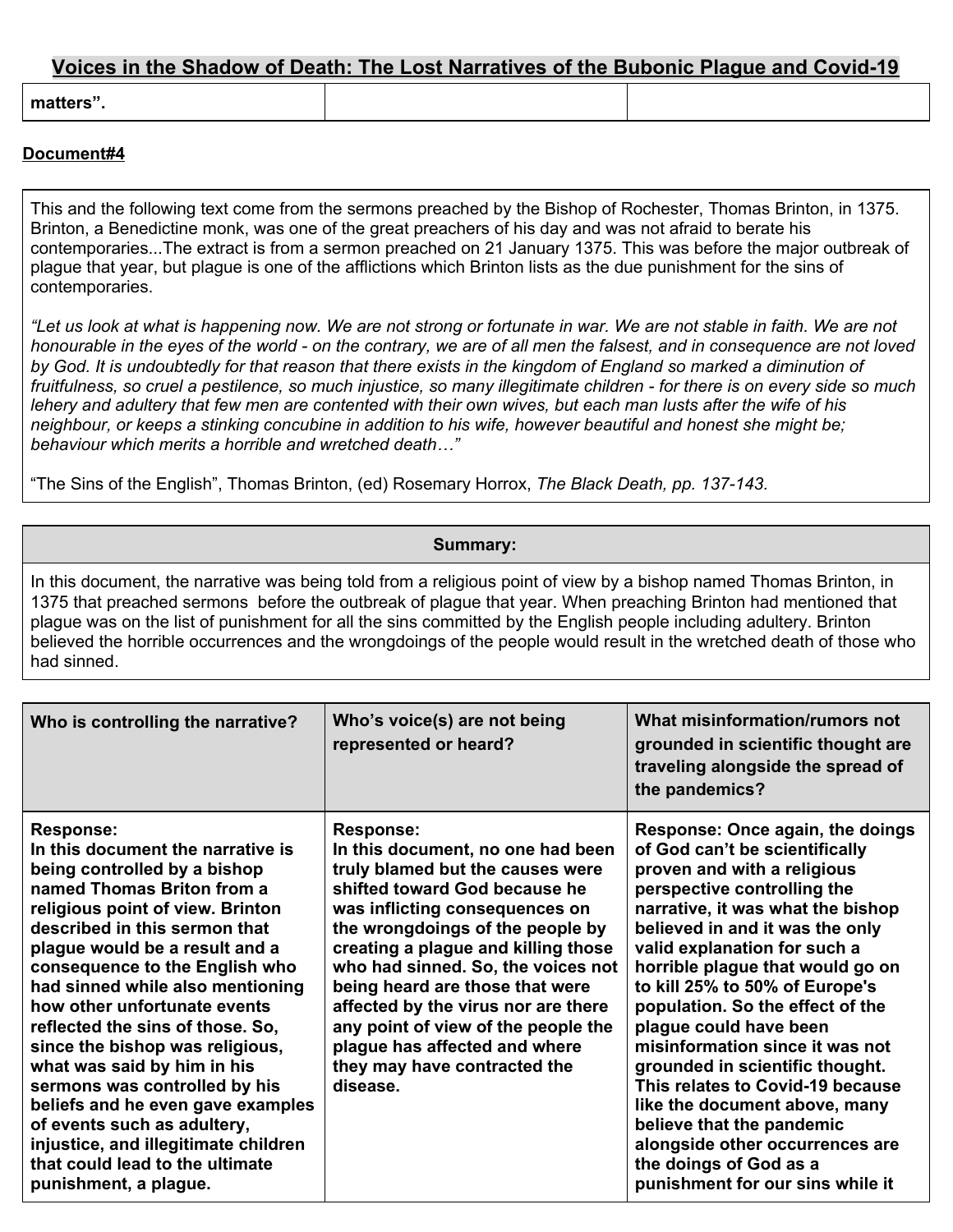## **Document #5**

Sources believe [coronavirus](https://www.foxnews.com/politics/coronavirus-wuhan-lab-china-compete-us-sources) outbreak originated in Wuhan lab as part of China's efforts to compete with US

#### **Summary:**

This article states and explains that there is a belief that the outbreak of Covid-19 originated from a lab in Wuhan, China is efforts to display China's ability to demonstrate that they are able to combat viruses equally or greater than the capabilities of the United States rather than using it as a weapon. The person who was first infected by the virus worked in the Wuhan laboratory after being infected by a bat at a wet market.

| Who is controlling the narrative?                                                                                                                                                                                                                                                                                                                                                                                                                                                                                                                                                                                                                                                                                                           | Who's voice(s) are not being<br>represented or heard?                                                                                                                                                                                                                                                                                                                                                                                                                                                                                                                                                                                                                                                                                                         | What misinformation/rumors not<br>grounded in scientific thought are<br>traveling alongside the spread of<br>the pandemics?                                                                                                                                                                                                                                                                                                                                                                                                 |
|---------------------------------------------------------------------------------------------------------------------------------------------------------------------------------------------------------------------------------------------------------------------------------------------------------------------------------------------------------------------------------------------------------------------------------------------------------------------------------------------------------------------------------------------------------------------------------------------------------------------------------------------------------------------------------------------------------------------------------------------|---------------------------------------------------------------------------------------------------------------------------------------------------------------------------------------------------------------------------------------------------------------------------------------------------------------------------------------------------------------------------------------------------------------------------------------------------------------------------------------------------------------------------------------------------------------------------------------------------------------------------------------------------------------------------------------------------------------------------------------------------------------|-----------------------------------------------------------------------------------------------------------------------------------------------------------------------------------------------------------------------------------------------------------------------------------------------------------------------------------------------------------------------------------------------------------------------------------------------------------------------------------------------------------------------------|
| <b>Response: This narrative is being</b><br>controlled by employees at Fox<br>News back in April of 2020 after a<br>couple of months of the<br>development and spread of<br>Covid-19. Primarily all of the<br>information they mentioned in the<br>article from outside sources and<br>interviews after talking to different<br>people in different jobs and their<br>point of views on the matter. They<br>also say they got this information<br>from internal documents contents<br>that had been shared and brought<br>to them by The Associated Press.<br>And with this information, what<br>was being brought to the public<br>was controlled by the employees<br>depending on the message they<br>wanted to put out in their article. | <b>Response: This story is being</b><br>controlled by people in the United<br><b>States at Fox News so the voices</b><br>not really being heard are the<br>people being accused which are<br>the Chinese and the people in<br>Wuhan, China. They are being<br>accused of bringing the virus to<br>places like the United States and<br>Italy to show that they would<br>better handle and combat the<br>virus. There's no evidence this is<br>true because they didn't interview<br>anyone who worked at the lab or<br>any people on the other side of<br>this matter. So, like in other<br>situations, the voices of the<br>accused are not being heard, they<br>are rather spoken for by the<br>creators of the article and the<br>people they interviewed. | Response: The article is going on<br>about how Covid-19 started in a<br>Wuhan lab and was spread to<br>show places like the United States<br>that they could better combat the<br>virus and to compete with the U.S.<br>This is assumed; there is no solid<br>evidence backing up this claim.<br>This relates to the Bubonic Plague<br>because people blamed or shifted<br>the causes of the disease on to<br>several sources such as Jews, the<br>poor, God, and astrological<br>happenings all without solid<br>evidence. |

#### **Document #6**

**Asian [Americans](https://www.usatoday.com/in-depth/news/nation/2020/10/18/coronavirus-asian-americans-racism-death-rates-san-francisco/5799617002/) in San Francisco are dying at alarming rates from COVID-19: Racism is to blame**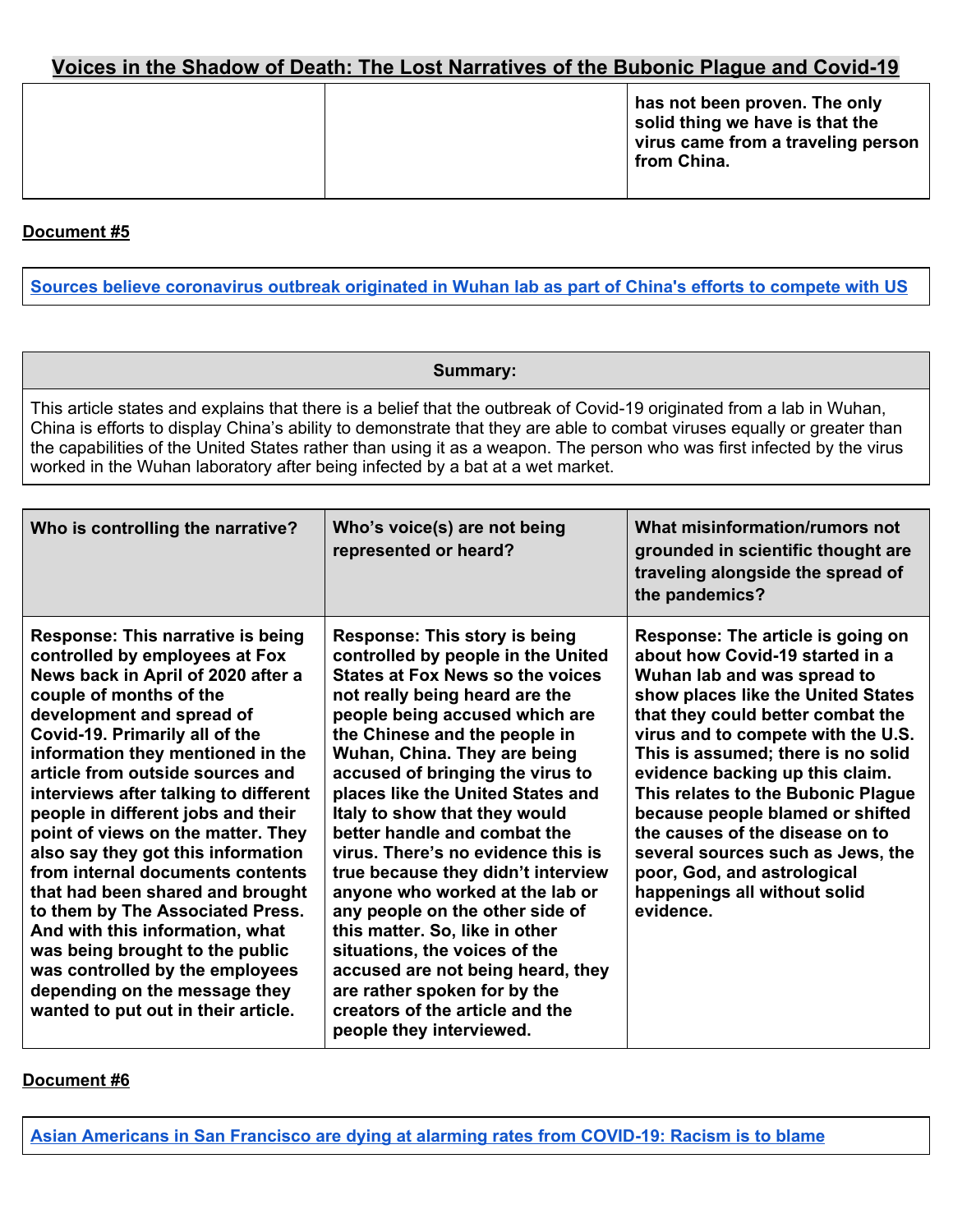**Summary:**

This article covers the fact Asian Americans in San Francisco, California are being widely affected and killed by the rates of Covid-19 as a result of systematic racism with 38% of the residents contracting the virus. Poorer Asian Americans are living in cramped housing which is a hotspot for the spread of the virus amongst them. But, this is believed to be a result of not only systematic racism but also the fact that the Asian American community is overlooked when it comes to social services for housing, employment, and health along with no information being in their native language. It's also factored in that they don't have access to health care nor are they open to help because of the discrimination in the medical field and in policies following Donald Trump calling the virus the "China virus" and "Kung Flu," and it leads to them not seeking the help they may need.

| Who is controlling the narrative?                                                                                                                                                                                                                                                                                                                                                                                                                                                                                                                                                                                  | Who's voice(s) are not being<br>represented or heard?                                                                                                                                                                                                                                                                                                                                                                                                                                                                                                                                                                    | What misinformation/rumors not<br>grounded in scientific thought are<br>traveling alongside the spread of<br>the pandemics?                                                                                                                                                                                                                                                                                                                                                                                                                                                                                                                                                                                                                                                            |
|--------------------------------------------------------------------------------------------------------------------------------------------------------------------------------------------------------------------------------------------------------------------------------------------------------------------------------------------------------------------------------------------------------------------------------------------------------------------------------------------------------------------------------------------------------------------------------------------------------------------|--------------------------------------------------------------------------------------------------------------------------------------------------------------------------------------------------------------------------------------------------------------------------------------------------------------------------------------------------------------------------------------------------------------------------------------------------------------------------------------------------------------------------------------------------------------------------------------------------------------------------|----------------------------------------------------------------------------------------------------------------------------------------------------------------------------------------------------------------------------------------------------------------------------------------------------------------------------------------------------------------------------------------------------------------------------------------------------------------------------------------------------------------------------------------------------------------------------------------------------------------------------------------------------------------------------------------------------------------------------------------------------------------------------------------|
| Response: This narrative is being<br>controlled by people conducting<br>interviews on Asian Americans<br>and their perspectives and the way<br>they are living during the<br>pandemic along with founders of<br>organizations that center or cover<br>the matter that have also been<br>interviewed. Since they<br>interviewed the people being<br>affected on the matter, they gave<br>control to those who they<br>interviewed. And with this<br>information, what was being<br>brought to the public was<br>controlled by the employees<br>depending on the message they<br>wanted to put out in their article. | Response: For the most part, the<br>words of everyone were heard and<br>we were able to know their<br>perspectives and thoughts. The<br>only voices that weren't heard or<br>represented were those of the<br>wealthier Asian Americans who<br>had contracted the virus. One of<br>the people they interviewed stated<br>that if they had gotten the virus,<br>they felt like the government<br>wouldn't assist them and said<br>since they are such hard-workers,<br>they are well off but that was from<br>a poorer person's point of view.<br>Other than that, almost all voices<br>projected to be heard were heard. | Response: In one of the<br>interviews, a person stated that<br>people on the outside looking in<br>assume that the Asian Americans<br>are well off due to how hard they<br>work but in reality, the pandemic<br>has placed them in several<br>hardships and it has made it hard<br>to survive. In San Francisco, they<br>are most affected by the virus and<br>it is especially prominent in poorer<br>areas. This relates to the Bubonic<br>Plague because like it was<br>concluded that the Asian<br>American were well off, it was<br>concluded that the Jews and the<br>poor brought the disease. This<br>misinformation led to the suffering<br>of the Asian Americans since the<br>virus primarily affected them and it<br>led to the poor and Jews being<br>killed in tortured. |

## **Document #7**

**[Undocumented](https://pulitzercenter.org/reporting/undocumented-pandemic-nowhere-else-go) in the Pandemic: 'Nowhere Else to Go'**

**Summary:**

This article covers the fact of immigrants and undocumented families having no where to go in this pandemic along with the fact that they don't have access to health services and their unemployment. In particular, this article covers a woman named Norma struggling to provide for her five children and having to fight for her husband's release from a detention center in which Covid-19 is prominent and is spreading. Norma and her husband had moved to New Jersey after fleeing from Honduras and since her husband was placed in an ICE detention center, she struggled to get jobs and a stable place of living.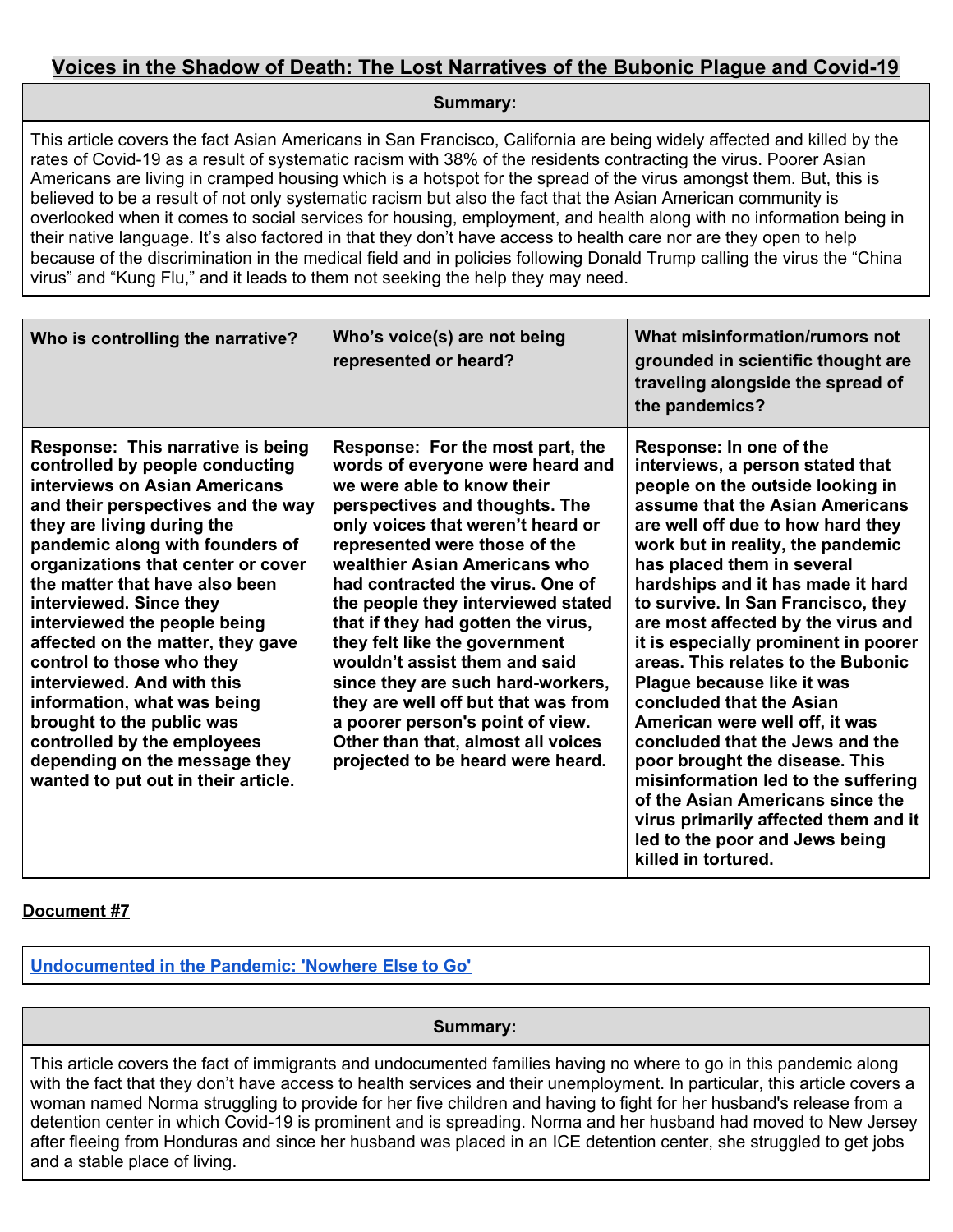| Who is controlling the narrative?                                                                                                                                                                                                                                                                                                                                                                                                                                                                                                                                                                                                            | Who's voice(s) are not being<br>represented or heard?                                                                                                                                                                                                                                                                                                                                                                                                                                                                                                                                                                                                | What misinformation/rumors not<br>grounded in scientific thought are<br>traveling alongside the spread of<br>the pandemics?                                                                                                                                                                                                                                                                                                                                                                                                                                                                                                                                                                                         |
|----------------------------------------------------------------------------------------------------------------------------------------------------------------------------------------------------------------------------------------------------------------------------------------------------------------------------------------------------------------------------------------------------------------------------------------------------------------------------------------------------------------------------------------------------------------------------------------------------------------------------------------------|------------------------------------------------------------------------------------------------------------------------------------------------------------------------------------------------------------------------------------------------------------------------------------------------------------------------------------------------------------------------------------------------------------------------------------------------------------------------------------------------------------------------------------------------------------------------------------------------------------------------------------------------------|---------------------------------------------------------------------------------------------------------------------------------------------------------------------------------------------------------------------------------------------------------------------------------------------------------------------------------------------------------------------------------------------------------------------------------------------------------------------------------------------------------------------------------------------------------------------------------------------------------------------------------------------------------------------------------------------------------------------|
| Response: In this document, the<br>narrative is being controlled by the<br>people conducting and following<br>through with the Marshall Project.<br>The story was told and written by<br><b>Emily Kassie and Ben Solomon</b><br>after they investigated an<br>immigrant family during the<br>pandemic. The article features the<br>story of Norma and her family. In<br>this article, they represent what<br>Norma and other immigrant<br>families are going through now<br>especially in the pandemic and<br>understanding their point of view<br>since they truly have nowhere else<br>to go and they are on the brink of<br>homelessness. | Response: In this story, the voice<br>of Norma's husband, Jesus along<br>with all the other people in the<br>detention centers aren't being<br>heard. From Norma's point of<br>view, Jesus' being put into a<br>detention center, altered their<br>entire lives and from then on, she<br>struggled to find work, housing,<br>and she was compelled to fear for<br>her husband's safety in the<br>detention center since the virus<br>had reached the center and the<br>guards and the detainees had<br>contracted the virus. Norma had<br>her hardships along with all the<br>other people in the detention<br>centers and immigrants<br>themselves. | Response: This article shows the<br>point of view of the oppressed.<br>The people from the Marshall<br>Project got their information from<br>an immigrant family and got<br>information on how they have<br>been living and managing during<br>the pandemic. Instead of the<br>outside looking in, the article<br>offered true information rather<br>than what we would have got if<br>Norma hadn't been interviewed<br>and someone else had written the<br>article. This relates to the Bubonic<br>Plague because it did the opposite<br>of what they did back then. They<br>blamed other people but they<br>covered the fact that those<br>accused are faced with hardships<br>like immigrants surviving Covid-19 |

## **Document #8**

## **[Between](https://pulitzercenter.org/reporting/between-borders-0) Borders**

## **Summary:**

This article covers the topic of fact that some migrants are "between the borders" or between countries of the United States and neighboring countries such as Mexico and Cuba. Hundreds and thousands of migrants and asylum seekers fled their home countries to the United States but since the pandemic caused by the spread of Covid-19, they were placed in Mexican shelters, U.S. detention centers, and border states surrounding them. Trump closed the border because of the spread of COVID-19 to protect America against the threats to our health and safety but it didn't protect immigrants and even actual citizens. He introduced the Migrant Protection Protocols (MPP), also known as "Remain in Mexico." So, people were not allowed to enter, people were deported back to their home countries, and they had hearings to know their next move.

| Who is controlling the narrative?    | Who's voice(s) are not being<br>represented or heard? | What misinformation/rumors not<br>grounded in scientific thought are<br>traveling alongside the spread of<br>the pandemics? |
|--------------------------------------|-------------------------------------------------------|-----------------------------------------------------------------------------------------------------------------------------|
| Response: In this article, the       | Response: For the most part, the                      | <b>Response: This article shows</b>                                                                                         |
| narrative is being controlled by the | words of everyone were heard and                      | some of the point of view of the                                                                                            |
| people conducting an interview on    | we were able to know their                            | oppressed and the people affected                                                                                           |
| a pregnant woman named D.T. and      | perspectives and thoughts.                            | by Trump limiting passage                                                                                                   |
| her journey as a migrant during      | Although we got to know the                           | through the border after the rise in                                                                                        |